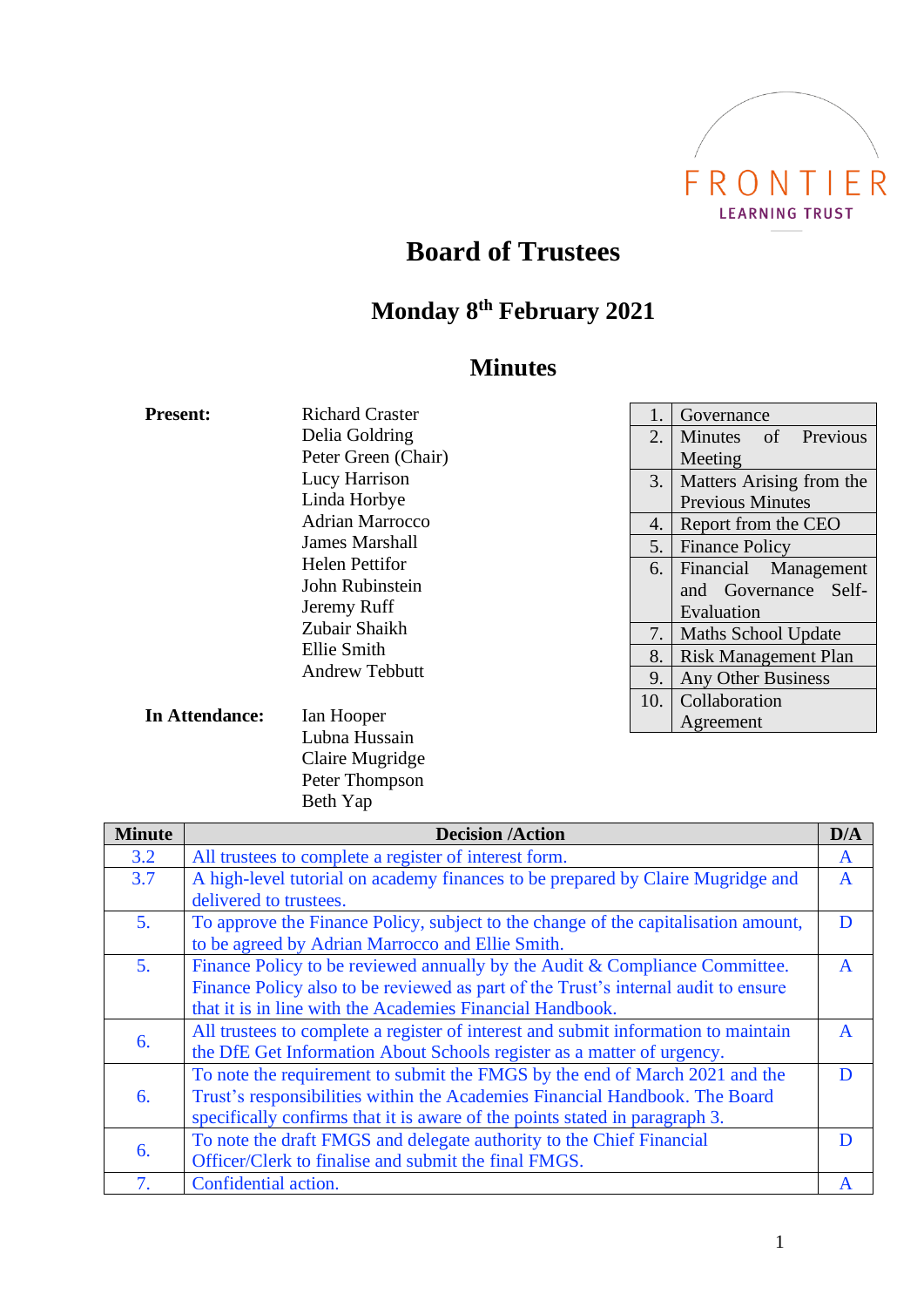#### **1. Governance**

- **1.1. Apologies** None.
- **1.2 Declaration of Interest** None declared.

#### **2. Minutes of the Previous Meeting.**

The minutes of the meeting of 11th January 2021 were reviewed and approved as a true and accurate record of the events that took place and would be uploaded to the Trust's website.

#### **3. Matters Arising from the Previous Minutes**

- 2. The Chair asked that anyone who had not completed a register of interest form should do so as soon as possible so this can be uploaded to the Trust's website.
- 5. The Principal explained that he has liaised with BEAT and it has been agreed that no changes to current arrangements are needed at this stage.
- 6. The Principal confirmed that the College's partnerships with local schools, such as the Archer Academy, will be made more apparent on the website.
- 7. The Board was informed the staff pay awards have been finalised and agreed. Claire Mugridge confirmed that the awards were slightly higher than the College had budgeted for, but the increase was not material.
- 7. A high-level tutorial on academy finances would be prepared by Claire Mugridge and delivered to those trustees who feel they would benefit.

#### **4. Report from the CEO**

The Report from the CEO had been circulated in advance of the meeting. However, John Rubinstein updated the Board on the situation with Covid-19, explaining that preparations are underway for all students to return to the College from 8<sup>th</sup> March 2021. John explained that the College is mindful that some students, along with their parents, may be reluctant to return.

John explained that the College is also aware that learning in lockdown, whilst good, is not the same as students being physically in the classroom. Therefore, staff are aware that there may be gaps in learning when the students return to College. The Board noted that the College has now received its allocation of 96 laptops and will be issuing these to students this week.

**Trustees questioned** whether there is anything the College could be doing to further improve online learning. Ian Hooper confirmed that a questionnaire has been sent to students and the feedback received has been valuable for the College. Overall, the students are very positive about the online learning experience and appreciate different ways of working, such as the use of breakout rooms. There were also some subject-specific comments, which have been shared with the Heads of Department. The College will also be conducting a similar survey for staff. Ian reminded the Board that, as it is not known how long this way of working will continue, the College is eager to continuously improve where it can.

Action

Action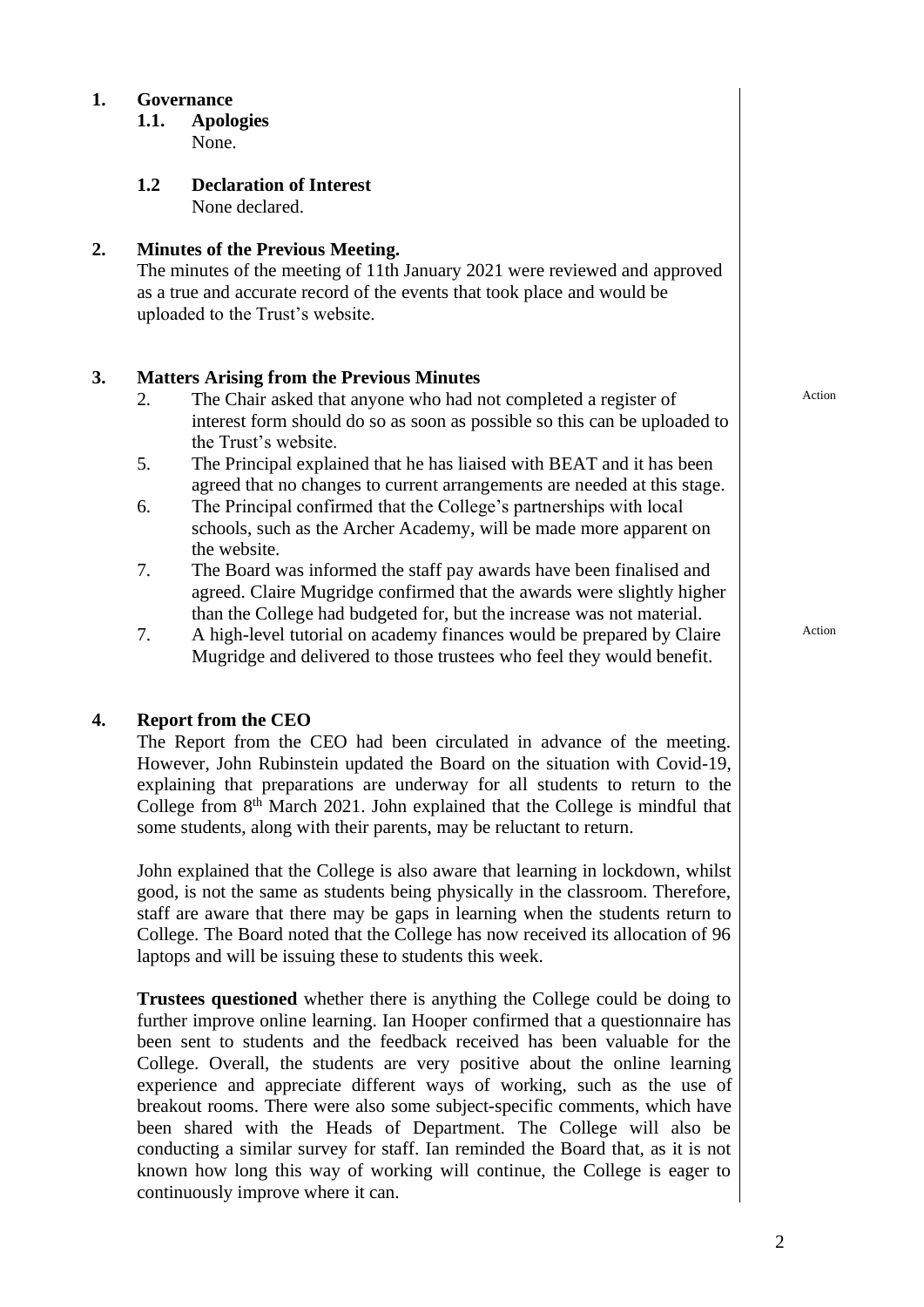**In response to a follow up question from trustees**, Ian explained that it is likely that the College will have a 'blended learning' approach in the future. He emphasised that the aim is to get all students back into the classroom, but online learning may be useful for those who are unable to physically get into College. It is also likely that the College will retain some online elements, such as online parent evenings, but this has not been decided yet.

Returning to his report, John informed the Board of the Ofqual consultation to determine how A Level grades will be agreed this year. John explained that this is a cause for concern for staff and students and more information will be revealed on 22nd February 2021.

Finally, the Board was informed that plans for the transition to the new Principal/CEO, Sugra Alibhai, are going well. Sugra has already attended two SLT meetings and is arranging sessions with members of staff and Lucy Harrison at Archer Academy.

The Board was then invited to ask questions on the Principal's report.

The Board congratulated the College on achieving 95.6% attendance this term and John commended the students for their hard work during this difficult time.

**Trustees questioned** why the number of applications to Imperial College London was 93, compared to UCL or Kings College London which received 261 and 247 applications respectively. John confirmed that Imperial College London requires higher grades and only offers STEM subjects, which may be why Woodhouse students opt in greater numbers for alternative universities.

Finally, the Board was pleased to note the number of Oxbridge offers this year (27).

#### **5. Finance Policy**

Claire Mugridge presented Frontier Learning Trust's finance policy, explaining that this has been created in accordance with the Academies Financial Handbook.

Claire highlighted the areas that are new for the College, as a result of academisation. Claire drew attention to the importance of related party transactions, which will include Imperial College London and the Archer Academy. The Board was also informed that, as an academy, there are restrictions around entering into leases and borrowing money.

The Board noted that the Trust is currently seeking a new internal auditor and tenders will be reviewed at the meeting of the Audit and Compliance Committee of 1<sup>st</sup> March 2021.

Claire explained that now would be a good time to review capitalisation levels, currently set at £1,000. **In response to a question from trustees**, Claire confirmed that this is a historical figure that has been retained over the years and now is too low. It was agreed that Claire would liaise with Adrian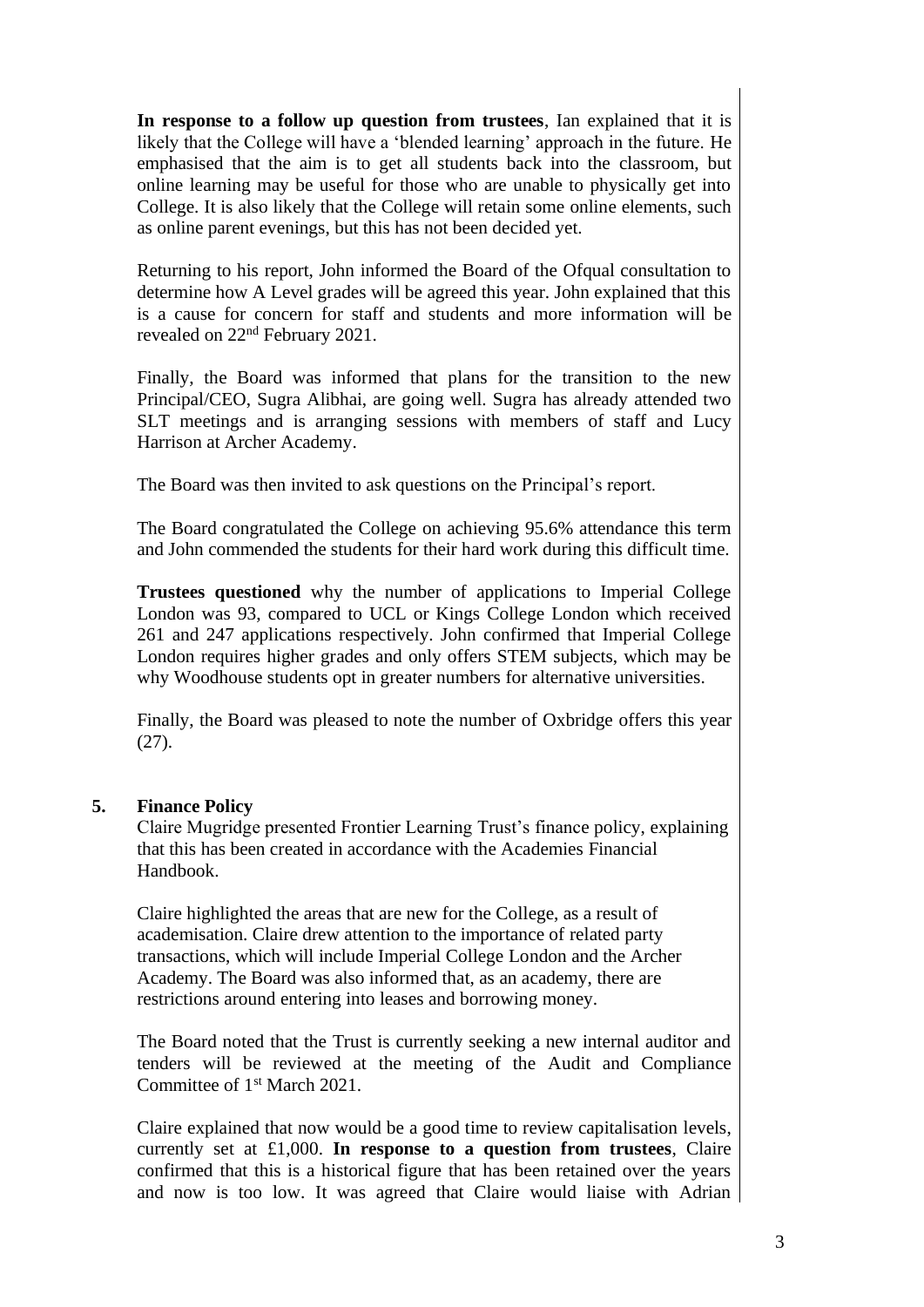|    | Marrocco and Ellie Smith to agree the new capitalisation figure.                                                                                                                                                                                                                                                             |          |
|----|------------------------------------------------------------------------------------------------------------------------------------------------------------------------------------------------------------------------------------------------------------------------------------------------------------------------------|----------|
|    | It was agreed to approve the finance policy, subject to the change of the<br>capitalisation amount, which would be agreed by Adrian Marrocco and Ellie<br>Smith, and a breakdown of items which were being capitalised.                                                                                                      | Decision |
|    | It was agreed that the Finance Policy would be reviewed annually by the Audit<br>& Compliance Committee. The Board also requested that the policy is<br>reviewed as part of the Trust's internal audit to ensure that it is in line with the<br>Academies Financial Handbook.                                                | Action   |
|    | In response to a question from trustees, the Clerk confirmed that a cycle of<br>policies is maintained by herself and Claire Mugridge.                                                                                                                                                                                       |          |
| 6. | <b>Financial Management and Governance Self-Evaluation</b><br>The Board considered the draft Financial Management and Governance Self-<br>Evaluation (FMGS), which must be submitted to the DfE within three months<br>of a new academy opening. The Board noted that the majority of actions had<br>been already completed. |          |
|    | The Clerk requested that trustees who had not completed a register of interest<br>or forwarded her information to maintain the DfE Get Information About<br>Schools register do so as a matter of urgency.                                                                                                                   | Action   |
|    | The Board noted the requirement to submit the FMGS by the end of March<br>2021 and recognised its responsibilities within the Academies Financial<br>Handbook and specifically confirms that it is aware of the points stated in<br>paragraph 3.                                                                             | Decision |
|    | The Board noted the draft FMGS and delegated to the Chief Financial<br>Officer/Clerk to finalise and submit the FMGS.                                                                                                                                                                                                        | Decision |
| 7. | <b>Maths School Update</b><br>Confidential minute and action.                                                                                                                                                                                                                                                                | Action   |
| 8. | <b>Risk Management Plan</b><br>The Board considered the risk management plan, with John Rubinstein<br>outlining the key risks for the Trust.                                                                                                                                                                                 |          |
|    | John informed the Board that all staff have recently undertaken Prevent<br>training as part of their safeguarding duties. The College has also recruited a<br>new Head of IT services, who is currently reviewing the network and IT<br>infrastructure.                                                                      |          |
|    | Ofsted are planning to review their inspection programme from March 2021<br>and the College should expect an inspection in the next year. This is something<br>that will be discussed at the Woodhouse College Local Governing Body Board.                                                                                   |          |
|    | The Board noted that Covid-19 continues to be the main risk for the College                                                                                                                                                                                                                                                  |          |